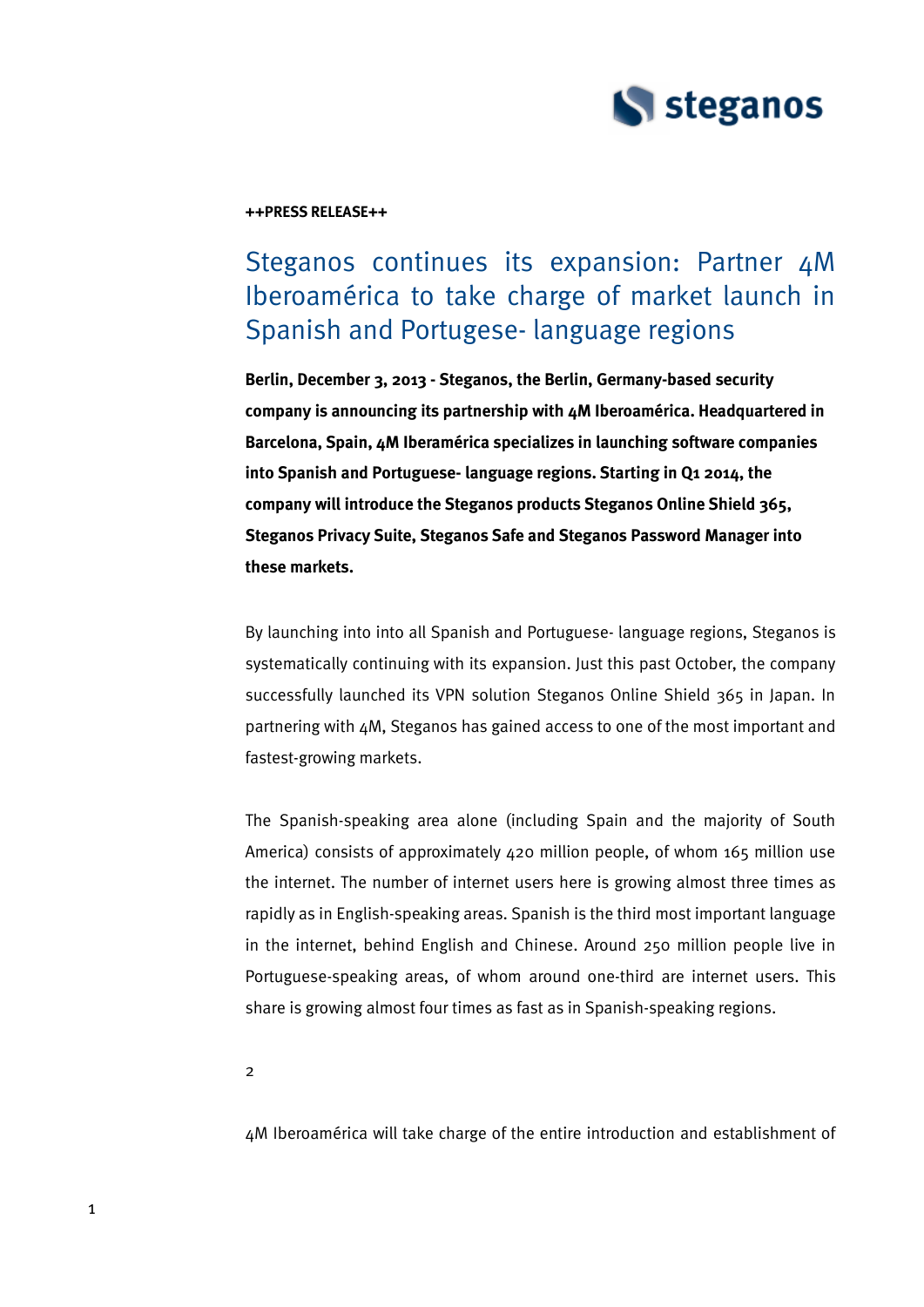

the privacy applications. This includes PR, marketing and sales (per ESD). In addition, 4M will be responsible for product localization.

. Through the partnership with  $4M$  Iberoamérica, we will gain access to the third most important language area in the internet" says Joachim Heng, sales manager for global partners at Steganos. "On the basis of 4M Iberoamérica's proven expertise in the areas of localization, online-marketing, sales, marketing, PR and customer support, it is now possible for us to publicize and make our solutions accessible to customers in Spanish and Portuguese speaking countries. Our cooperation is shaping up to be extremely constructive and we are eager to see our products launched into these markets and have the utmost confidence in our partner's expertise and many years of experience."

Facts and Figures of the new partnership:

## Spanish-speaking market:

- Third most important language in the internet behind English and Chinese
- Consists of 423 million people
- 165 million are internet users, the number of which is increasing almost three times as fast as in English-speaking areas

Countries: Argentina, Bolivia, Chile, Costa Rica, Dominican Republic, Ecuador, El Salvador, Guatamala, Equatorial Guinea, Honduras, Columbia, Cuba, Mexico, Nicaragua, Panama, Paraguay, Peru, Puerto Rico, Spain, Uruguay and Venezuela

## Portuguese-speaking market:

- Fifth most important language in the internet behind English, Chinese, Spanish and Japanese
- Consists of approximately 254 million people